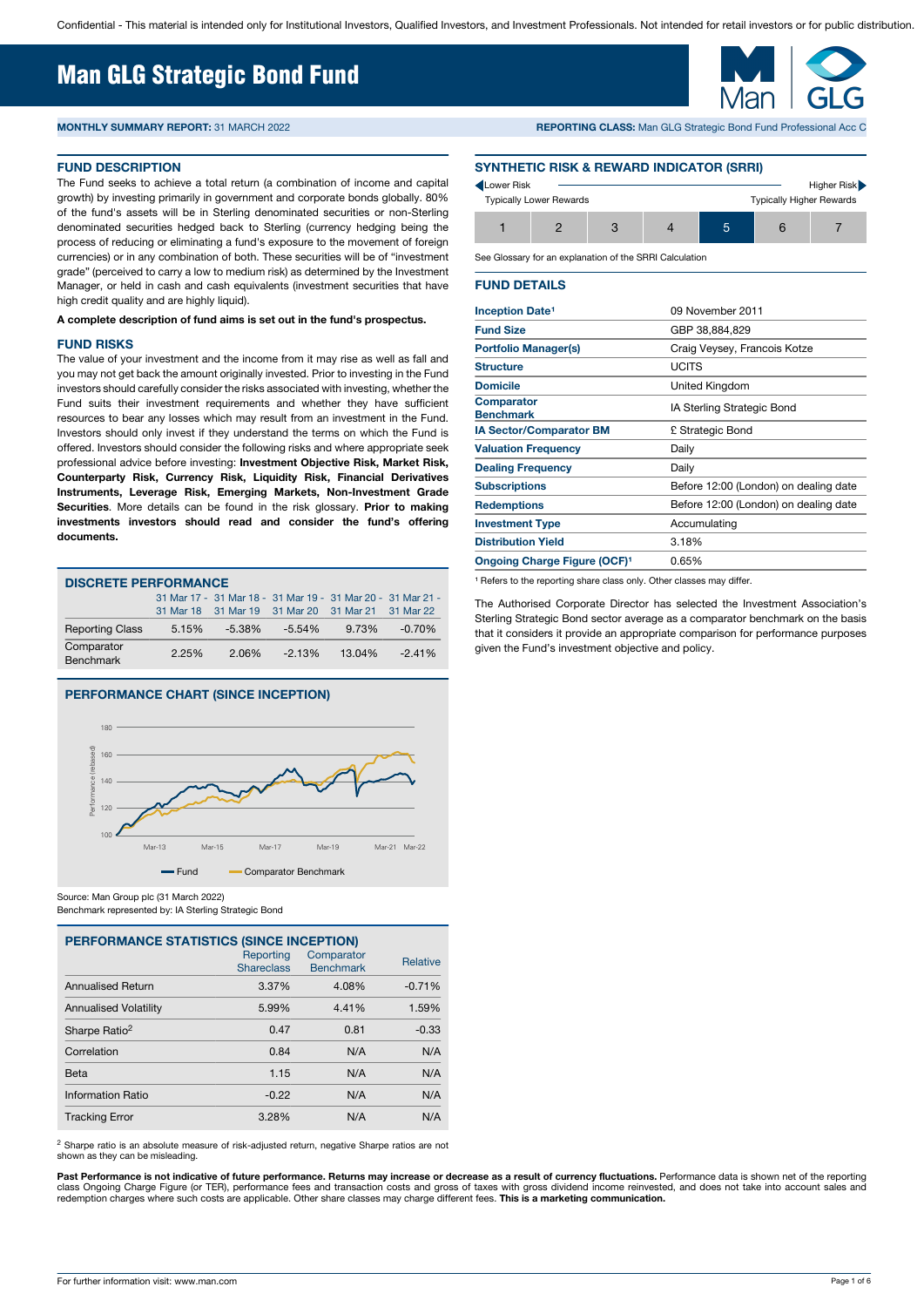

#### **COMMENTARY**

The Man GLG Strategic Bond ('Fund') returned 1.88% in March and -2.82% year to date.

The Ukraine-Russia war and the potential negative growth implications initially saw government bonds rally aggressively early in March. With oil and commodity prices spiralling, however, inflation concerns reasserted themselves and central banks delivered more hawkish comments and higher rate expectations. There was an improved risk appetite, as positive signs of a potential ceasefire emerged, we then saw tightening credit spreads and a significant sell-off in global government bonds, which was led by the US 10year Treasury yield reaching 2.55%.

March saw credit spreads sell-off initially, before rallying back strongly towards the closing stages of the month. The Fund's credit positioning outperformed credit indices considerably in what was another very difficult month for credit returns. The global investment grade index declined -2.24% in March. The global high yield index fared slightly better, but still declined -0.67%. The Fund's investment grade and high yield credit holdings detracted -0.33% and -0.13% respectively.

Financials were by far the best performing sector last month, reversing what was a poor performance in February. Unibail bonds also added after a well-received investor day and the removal of a negative outlook by S&P.

Tactical positioning added 2.34% to returns in March. 1.68% was delivered by government bond positioning, which included long exposure to government bonds through early March, before a significant short position benefitted as yields climbed aggressively for much of the month. In addition, a 0.43% contribution came from currency positioning, in particular a short position in the euro and long positioning in the US dollar versus the Japanese yen. Credit hedges added 0.23%, after hedges were closed near spread highs.

After extending the duration of the Fund to 8.8 years into February month-end, in early March, US 10-year Treasury yields reached below 1.70%, our target level, and with escalating inflation concern from the energy and commodity price spike, we began to reduce duration ahead of key event risks such as US CPI data and the ECB meeting. The Fund added to this short position after a more hawkish ECB, so that total portfolio duration approached zero, cutting back once US 10-year yields peaked at 2.5%.

A 0.43% contribution from FX in March was delivered from a combination of profit taking on the short Euro and Sterling positions versus the US dollar, as well as long US dollar positioning versus the Japanese yen.

The Fund had maintained its index CDS protection through into early March. Profits were taken on the position mid-month, as some risk assets began to stabilise and negative sentiment was at an extreme.

#### Market outlook

It has been a particularly volatile start to the year for financial markets, as central banks have turned increasingly hawkish in the face of spiralling inflation and then the exogenous shock of the Russia-Ukraine war. The inflation fallout from the commodity price shock is significant and raises the spectre of self-sustaining inflation for a longer period in the global economy. Also, growth risks to the downside from rapidly tightening financial conditions suggest a period of stagflation could be a highly probable outcome in the coming year. Therefore, we view the upcoming months with some caution, particularly from a rates perspective. We do note however that government bond yields and credit spreads are somewhat more attractively priced after the significant weakness already seen this year, and as such could be better supported by long-term investors at current levels.

With the US 10-year yield reaching almost twice the dividend yield of the S&P 500, current yield levels may start to look significantly more attractive to long-term asset allocators. Additionally, through the latest bout of geopolitical tensions, US Treasuries have proved themselves to once again be a useful portfolio diversifier and safe haven asset, dropping to a low of 1.68% during peak concerns about the Russia-Ukraine conflict and demonstrating a notably negative correlation with equities, despite the inflationary and hawkish central bank backdrop.

#### Positioning

The credit outlook has changed somewhat year to date. The sell-off at the start of 2022 shifted valuations from one standard deviation expensive to five-year averages to one standard deviation cheap. These cheaper valuations are now aligned with more stable fund flows and more stable technical indicators to create a much more positive environment for credit generally.

The Fund's credit risk positioning has increased somewhat throughout March. Given the relative value on offer, the Fund targeted an increased weight to higher beta, investment grade credit.

With increasingly attractive valuations, the Fund added several subordinated credit holdings with attractive yields, favouring higher quality credits with investment grade ratings. Hybrid debt from VW and Eni was added to the portfolio. Subordinated financials in Rabobank, ING, HSBC and Deutsche Bank were also added.

Credits that outperformed markedly during the sell-off were also trimmed or sold, due to their relative valuation in CAVS reflecting poorer value. These included a hybrid bond from Centrica and Charles Schwab, and senior bonds issued by AkerBP and Devon Energy in the energy sector.

The Fund currently holds no CDS index hedging positions at March month-end.

After raising duration near March month-end on anticipation of a potential rally in Treasuries on asset allocation flows, we took profits on this positioning through selling US bond futures and also began adding short European bond futures positions on the last day of March. The overall duration of the Fund was 3.0 at March month-end.

At March month-end the portfolio re-initiated a short position in the Japanese yen versus the US dollar. This is on expectations of the yen being suppressed by the Bank of Japan's intervention in the JGB market and relative rate expectations. The portfolio also holds long positions in the Australian dollar and Canadian dollar that may benefit from elevated commodity prices and risk appetite.

The portfolio's yield to maturity was 4.1% at the end of March, with the Fund's corporate exposure yielding 4.9%. The income yield of 4.6% could potentially act as a key foundation to expected Fund returns.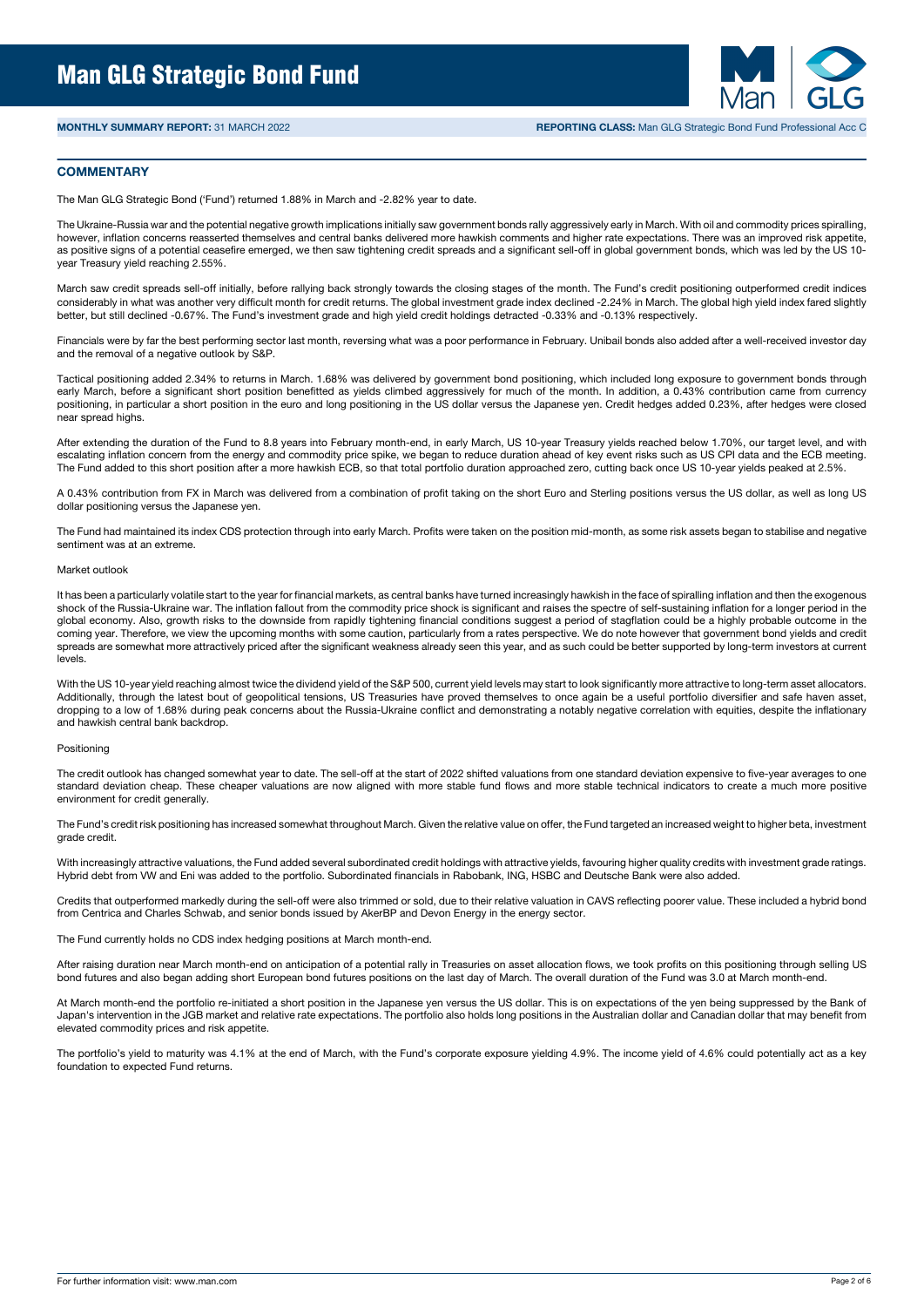

**MONTHLY SUMMARY REPORT:** 31 MARCH 2022 **REPORTING CLASS:** Man GLG Strategic Bond Fund Professional Acc C

### **CUMULATIVE PERFORMANCE**

|                 | Fund     | Comparator<br><b>Benchmark</b> | Relative  | <b>Comparator Sector</b><br>Rank | Quartile       |
|-----------------|----------|--------------------------------|-----------|----------------------------------|----------------|
| 1 Month         | 1.88%    | $-0.66%$                       | 2.54%     | 2/90                             |                |
| 3 Months        | $-2.82%$ | $-4.33%$                       | 1.50%     | 19/89                            |                |
| 6 Months        | $-3.88%$ | $-4.47%$                       | 0.59%     | 32/89                            | $\overline{2}$ |
| <b>YTD</b>      | $-2.82%$ | $-4.33%$                       | 1.50%     | 19/89                            |                |
| 1 Year          | $-0.70%$ | $-2.41%$                       | 1.71%     | 20/88                            |                |
| 3 Years         | 2.92%    | 7.96%                          | $-5.04%$  | 66/79                            | 4              |
| 5 Years         | 2.39%    | 12.67%                         | $-10.27%$ | 67/71                            | 4              |
| Since Inception | 41.10%   | 51.55%                         | $-10.45%$ | 40/50                            | 4              |

#### **EXPOSURE AND RISK ANALYSIS**

#### **PORTFOLIO STATISTICS**

| <b>Yield to Maturity</b> | 4.07% |
|--------------------------|-------|
| <b>Running Yield</b>     | 4.64% |
| Duration                 | 2.96  |
| Cash/FX Forward          | 1.00% |

#### **CASH BOND EXPOSURE BREAKDOWN §**



#### **CASH BOND EXPOSURE BY CREDIT RATING**



## **TOP 10 HOLDINGS^** (Net) LONG GILT FUTURE Jun22 (ICF) 415.21% US 10YR NOTE (CBT)Jun22 (CBT)  $-10.03\%$ TII 0 1/8 01/15/32 6.45% US ULTRA BOND CBT Jun22 (CBT) 45.85% Euro-OAT Future Jun22 (EUX) -4.92% US TREASURY (15-Nov-2051, 1.875%) 4.89% EURO-BUND FUTURE Jun22 (EUX) -4.80% EURO-BUXL 30Y BND Jun22 (EUX) -4.03% COOPWH 11 12/20/25 (18-Dec-2025 , 11.000%) 3.70% BRELN 6 5/8 12/30 (09-Dec-2030, 3.661%) 3.53%

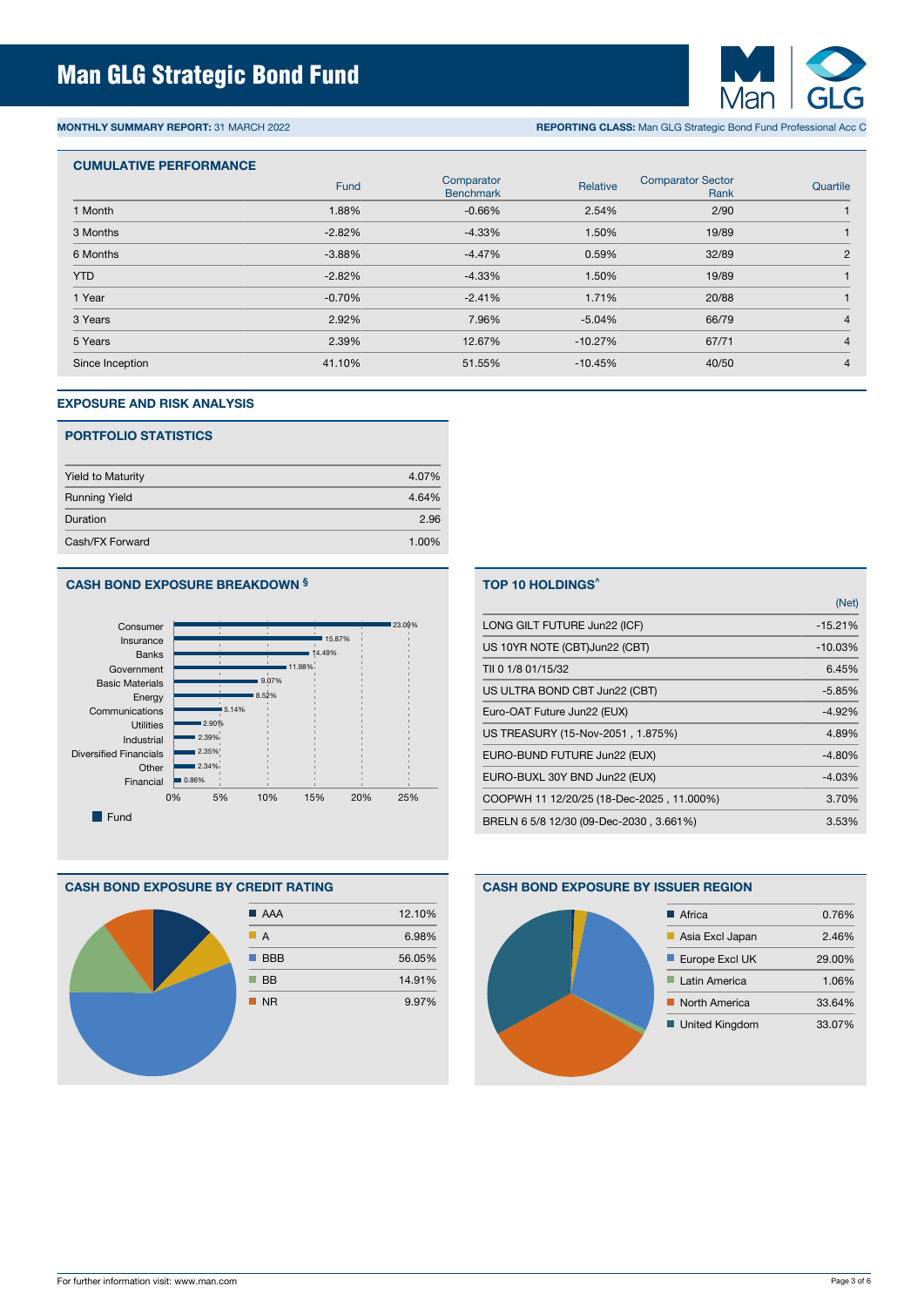

**MONTHLY SUMMARY REPORT:** 31 MARCH 2022 **REPORTING CLASS:** Man GLG Strategic Bond Fund Professional Acc C

#### **HISTORICAL PERFORMANCE**

|      | <b>TIBLONOAL FENI ONWANOL</b> |          |           |                          |          |          |          |          |            |                          |            |                          |            |
|------|-------------------------------|----------|-----------|--------------------------|----------|----------|----------|----------|------------|--------------------------|------------|--------------------------|------------|
|      | Jan                           | Feb      | Mar       | Apr                      | May      | Jun      | Jul      | Aug      | <b>Sep</b> | Oct                      | <b>Nov</b> | <b>Dec</b>               | <b>YTD</b> |
| 2011 |                               |          |           |                          |          |          |          |          |            | $\overline{\phantom{0}}$ | 0.40%      | 1.49%                    | 1.90%      |
| 2012 | 2.75%                         | 2.77%    | 1.12%     | $-0.09%$                 | $-1.47%$ | 1.40%    | 1.84%    | 1.63%    | 2.14%      | 1.83%                    | 0.86%      | 1.36%                    | 17.27%     |
| 2013 | 0.50%                         | 0.67%    | 0.66%     | 1.81%                    | $0.00\%$ | $-2.26%$ | 2.06%    | 0.00%    | 1.13%      | 1.92%                    | 0.63%      | 0.78%                    | 8.12%      |
| 2014 | 1.55%                         | 1.14%    | 0.15%     | 1.28%                    | 1.19%    | 0.29%    | $-0.29%$ | 0.66%    | $-1.39%$   | 0.15%                    | 0.74%      | $-0.51%$                 | 5.03%      |
| 2015 | 1.77%                         | 0.07%    | 0.14%     | $-0.72%$                 | $-0.44%$ | $-2.70%$ | 0.38%    | $-0.52%$ | $-0.53%$   | $-0.08%$                 | $-0.38%$   | $-1.14%$                 | $-4.13%$   |
| 2016 | $-0.15%$                      | $-0.77%$ | 3.49%     | 0.00%                    | $-0.60%$ | 0.75%    | 1.42%    | 1.11%    | $-0.73%$   | $-0.66%$                 | $-2.29%$   | 1.29%                    | 2.77%      |
| 2017 | 1.87%                         | 1.32%    | $-0.14%$  | 1.45%                    | 1.86%    | 0.63%    | 1.47%    | $-0.28%$ | 1.38%      | 1.97%                    | $-1.27%$   | $-0.34%$                 | 10.32%     |
| 2018 | 1.83%                         | $-2.00%$ | $-1.56%$  | $-1.04%$                 | $-3.91%$ | $-0.15%$ | 0.58%    | 0.07%    | $-0.29%$   | $-0.43%$                 | $-2.84%$   | $-0.52%$                 | $-9.90%$   |
| 2019 | 1.43%                         | 0.15%    | 1.56%     | 1.31%                    | 0.29%    | 2.51%    | 1.68%    | 0.62%    | 0.62%      | $-0.14%$                 | 0.27%      | 1.43%                    | 12.34%     |
| 2020 | $-0.13%$                      | $-0.94%$ | $-12.32%$ | 4.79%                    | 1.84%    | 1.16%    | 0.07%    | 0.71%    | $-0.35%$   | $-0.21%$                 | 0.57%      | 0.21%                    | $-5.43%$   |
| 2021 | 0.71%                         | $-0.14%$ | 0.07%     | 0.49%                    | 0.63%    | 0.63%    | 0.83%    | 0.00%    | 0.69%      | $-0.61%$                 | 0.21%      | $-0.68%$                 | 2.83%      |
| 2022 | $-1.93%$                      | $-2.74%$ | 1.88%     | $\overline{\phantom{a}}$ |          |          |          |          |            |                          |            | $\overline{\phantom{a}}$ | $-2.82%$   |

| <b>NAV TABLE</b> |            |        |           |       |              |                           |                                     |                              |                           |            |                    |
|------------------|------------|--------|-----------|-------|--------------|---------------------------|-------------------------------------|------------------------------|---------------------------|------------|--------------------|
| <b>Class</b>     | <b>NAV</b> | 2019   | 2020      | 2021  | <b>ISIN</b>  | Minimum<br><b>Initial</b> | <b>Minimum</b><br><b>Additional</b> | Entry<br>Charge <sup>±</sup> | Redemption<br>Fee (Up to) | <b>OCF</b> | Performance<br>Fee |
| C GBP            | 141.10     | 12.34% | $-5.43\%$ | 2.83% | GB00B581V620 | 500.000                   | 1,000                               | N/A                          | N/A                       | 0.65%      | N/A                |
| A GBP            | 132.40     | 11.50% | $-6.18%$  | 2.02% | GB00B6Y0WT01 | 500,000                   | 250                                 | N/A                          | N/A                       | 1.40%      | N/A                |
| <b>B GBP</b>     | 103.10     | 11.49% | $-6.15%$  | 2.02% | GB00B731HR48 | 500,000                   | 250                                 | N/A                          | N/A                       | 1.40%      | N/A                |
| CG GBP           | 105.60     | 12.32% | $-5.46\%$ | 2.84% | GB00BOV0MX70 | 500.000                   | 1.000                               | N/A                          | N/A                       | 0.65%      | N/A                |
| D GBP            | 103.30     | 12.36% | $-5.49%$  | 2.88% | GB00B6Y0Z240 | 500.000                   | 1.000                               | N/A                          | N/A                       | 0.65%      | N/A                |
| DG GBP           | 83.48      | 12.33% | $-5.44%$  | 2.81% | GB00BQV0MW63 | 500.000                   | 1.000                               | N/A                          | N/A                       | 0.65%      | N/A                |

Model calculation (net): an investor wishes to purchase shares for Euro 1,000. With a maximum issue surcharge of 5,00%, he has to spend a one-off amount of Euro 50,00 when making the purchase. In addition, there may be custodian costs that reduce performance. The custodian costs are decided by your bank's price list and service charges. **‡**Entry Charge is up to the rate indicated.

**§** Please note that the Fund will, from time to time, assume exposure to equity indices for efficient portfolio management purposes.

**†**Please refer to the Fund's prospectus for further details.

**^**The organisations and/or financial instruments mentioned are for reference purposes only. The content of this material should not be construed as a recommendation for their purchase or sale.

#### **RISK GLOSSARY**

**Investment Objective Risk** - There is no guarantee that the Fund will achieve its investment objective.

**Market Risk** - The Fund is subject to normal market fluctuations and the risks associated with investing in international securities markets. Therefore, the value of your investment and the income from it may rise as well as fall and you may not get back the amount originally invested.

**Counterparty Risk** - The Fund will be exposed to credit risk on counterparties with which it trades in relation to on-exchange traded instruments such as futures and options and where applicable, 'over-the-counter' ("OTC","non-exchange") transactions. OTC instruments may also be less liquid and are not afforded the same protections that may apply to participants trading instruments on an organised exchange.

**Currency Risk** - The value of investments designated in another currency may rise and fall due to exchange rate fluctuations. Adverse movements in currency exchange rates may result in a decrease in return and a loss of capital. It may not be possible or practicable to successfully hedge against the currency risk exposure in all circumstances.

**Liquidity Risk** - The Fund may make investments or hold trading positions in markets that are volatile and which may become illiquid. Timely and cost efficient sale of trading positions can be impaired by decreased trading volume and/or increased price volatility.

**Financial Derivatives Instruments** - The Fund will invest financial derivative instruments ("FDI") (instruments whose prices are dependent on one or more underlying asset) to achieve its investment objective. The use of FDI involves additional risks such as high sensitivity to price movements of the asset on which it is based. The extensive use of FDI may significantly multiply the gains or losses.

**Leverage Risk** - The Fund's use of FDI may result in increased leverage which may lead to significant losses.

**Emerging Markets** - The Fund may invest a significant proportion of its assets in securities with exposure to emerging markets which involve additional risks relating to matters such as the illiquidity of securities and the potentially volatile nature of markets not typically associated with investing in other more established economies or markets.

**Non-Investment Grade Securities** - The Fund may invest a significant proportion of its assets in non-investment grade securities (such as "high yield" securities) are considered higher risk investments that may cause income and principal losses for the Fund. They are instruments which credit agencies have given a rating which indicates a higher risk of default. The market values for high yield bonds and other instruments tend to be volatile and they are less liquid than investment grade securities.

**A complete description of risks is set out in the Fund's prospectus.**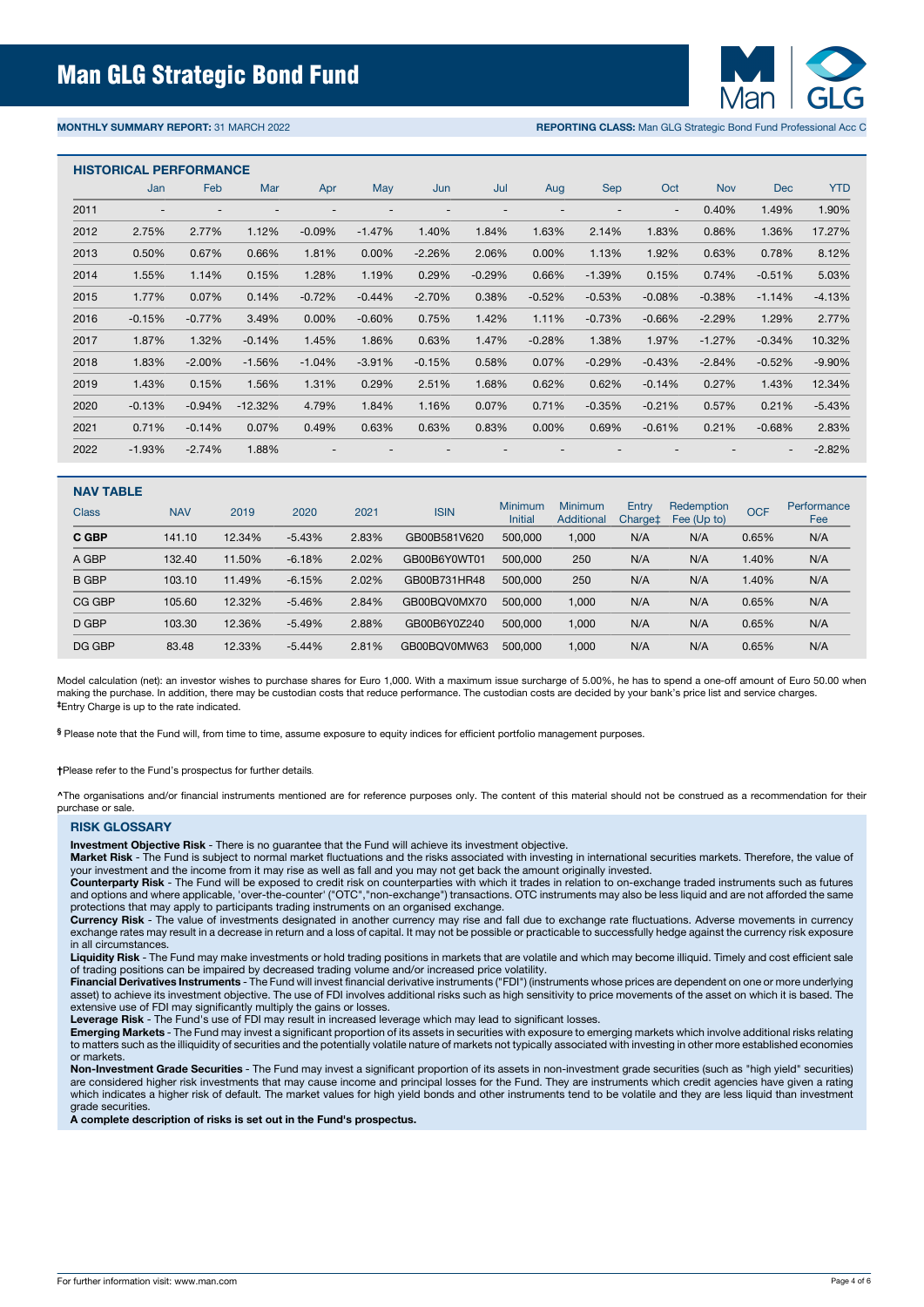# Man GLG Strategic Bond Fund



| <b>GLOSSARY</b>                       |                                                                                                                                                                                                                                                                                                                                                                                                                                                                                                                                                                                                      |
|---------------------------------------|------------------------------------------------------------------------------------------------------------------------------------------------------------------------------------------------------------------------------------------------------------------------------------------------------------------------------------------------------------------------------------------------------------------------------------------------------------------------------------------------------------------------------------------------------------------------------------------------------|
| <b>Annualised Return</b>              | An annualised total return is an average amount of money earned by an investment each year over a given time period. It is calculated to show what an<br>investor would earn over a period of time if the annual return was compounded.                                                                                                                                                                                                                                                                                                                                                              |
| <b>Annualised Volatility</b>          | Volatility is the rate and extent at which the price of a portfolio, security or index, moves up and down. If the price swings up and down with large<br>movements, it has high volatility. If the price moves more slowly and to a lesser extent, it has lower volatility. It is used as a measure of the riskiness of<br>an investment. Annualised volatility is an average annual amount of volatility over a given time period.                                                                                                                                                                  |
| <b>Beta</b>                           | A measure of how sensitive an investment portfolio is to market movements. The sign of the beta (+/-) indicates whether, on average, the portfolio's<br>returns move in line with (+), or in the opposite direction (-), to the market. The market has a beta of 1. If the portfolio has a beta of less (more) than 1, it<br>means that the security is theoretically less (more) volatile than the market.                                                                                                                                                                                          |
| <b>Comparator Benchmark</b>           | An index or similar factor against which a fund manager invites investors to compare a fund's performance.                                                                                                                                                                                                                                                                                                                                                                                                                                                                                           |
| Correlation                           | A measure of the interdependence or strength of the relationship between two investments. A correlation of 1 means that the two investments are perfectly<br>synchronised, -1 implies that they move in symmetrically opposite directions and 0 means no relationship between them.                                                                                                                                                                                                                                                                                                                  |
| <b>Credit Rating (quality)</b>        | A score awarded by S&P, Moody's or Fitch to indicate the financial strength of the issuer of a bond, and the potential for a default on interest and principal<br>payments. For example, according to the S&P rating scheme the top credit rating is 'AAA'. The lowest rating to be considered 'investment grade' is<br>'BBB-'. Below 'BBB-', bonds are termed 'sub investment grade' or 'high yield'. If more than one rating agency awards a score, the best rating will be<br>chosen. If no official score is awarded by S&P, Moody's or Fitch a rating for the issuer will be used if available. |
| <b>Distribution Yield</b>             | The distribution yield reflects the amounts that may be expected to be distributed over the next twelve months as a percentage of the fund's net asset<br>value per share as at the date shown, and may be estimated. It does not include any initial charge and investors may be subject to tax on distributions.                                                                                                                                                                                                                                                                                   |
| <b>Duration</b>                       | Expressed in years and measures the sensitivity of a bond's price to a change in interest rates. There is an inverse relationship between bond prices and<br>interest rates.                                                                                                                                                                                                                                                                                                                                                                                                                         |
| <b>Entry Charge</b>                   | The entry charge shown is a maximum figure and in some cases you might pay less. Please refer to your financial advisor or the distributor for the actual<br>charges.                                                                                                                                                                                                                                                                                                                                                                                                                                |
| <b>Exposure</b>                       | This refers to the part of a portfolio that is subject to the price movements of a specific security, sector, market or economic variable. It is typically<br>expressed as a percentage of the total portfolio, e.g. the portfolio has 10% exposure to the mining sector.                                                                                                                                                                                                                                                                                                                            |
| <b>FX Forward</b>                     | An FX forward contract is an agreement to purchase or sell a set amount of a foreign currency at a specified price for settlement at a predetermined time<br>in the future.                                                                                                                                                                                                                                                                                                                                                                                                                          |
| <b>Information Ratio</b>              | A ratio of portfolio returns above the excess returns of a benchmark (usually an index) to the volatility of those returns. The ratio measures a portfolio<br>manager's ability to generate excess returns relative to a benchmark. Volatility is measured using tracking error.                                                                                                                                                                                                                                                                                                                     |
| <b>Long Position</b>                  | A security that is bought in expectation that it will rise in value.                                                                                                                                                                                                                                                                                                                                                                                                                                                                                                                                 |
| <b>Maturity</b>                       | Maturity is the length of time before a financial instrument ends, after which it must either be renewed or it will cease to exist.                                                                                                                                                                                                                                                                                                                                                                                                                                                                  |
| <b>NAV</b>                            | The Net Asset Value (NAV) represents the value per share. It is calculated by dividing the total net asset value of the fund (the value of the fund's assets<br>less its liabilities) by the number of shares outstanding.                                                                                                                                                                                                                                                                                                                                                                           |
|                                       | Net and Gross Exposure The amount of a portfolio's exposure to the market. Net exposure is calculated by subtracting the amount of the portfolio with short market exposure<br>from the amount of the portfolio that is long. For example, if a portfolio is 100% long and 20% short, its net exposure is 80%. Gross exposure is calculated<br>by combining the absolute value of both long and short positions. For example, if a portfolio is 100% long and 20% short, its gross exposure is 120%.                                                                                                 |
| <b>Ongoing Charge Figure</b><br>(OCF) | The OCF is estimated and based on expenses and may vary from year to year. It includes management fees but excludes performance fees (where<br>applicable) and portfolio transaction costs, except in the case of an entry/exit charge paid by the Fund when buying or selling units in another sub-fund.<br>The charges you pay are used to pay the costs of running the Fund, including the costs of marketing and distributing it. These charges reduce the potential<br>growth of your investment.                                                                                               |
|                                       | Overweight/Underweight Refers to a fund's position in line with its chosen reference index. Overweight means a fund holds more of a certain security than the reference index and<br>underweight means a fund holds less of a certain security compared to its reference index.                                                                                                                                                                                                                                                                                                                      |
| <b>Performance Fee</b>                | The payment made to an Investment Manager if certain performance levels are achieved (often over and above any levels set out in the investment<br>objective) within a set time period. Please refer to the fund's prospectus for a complete description.                                                                                                                                                                                                                                                                                                                                            |
| <b>Redemption Fee</b>                 | This is the maximum amount by which your investment may be reduced prior to the proceeds being paid out.                                                                                                                                                                                                                                                                                                                                                                                                                                                                                             |
| <b>Running Yield</b>                  | At security level, running yield is the annual income on an investment divided by its current market value. At fund level, it is a weighted average of the<br>contributing securities, based on absolute weights.                                                                                                                                                                                                                                                                                                                                                                                    |
| Sector (i)                            | A sector is an area of the economy in which businesses share the same or a related product or service. It can also be thought of as an industry or market<br>that shares common operating characteristics. Dividing an economy into different pieces allows for more in-depth analysis of the economy as a whole.                                                                                                                                                                                                                                                                                    |
| Sector (ii)                           | A peer group of funds which have a similar investment objective or invest in the same type of assets. These are organised by independent companies<br>such as the Investment Management Association in the UK. The average performance of a sector is often used to compare with the performance of an<br>individual fund in the sector.                                                                                                                                                                                                                                                             |
| <b>Sharpe Ratio</b>                   | The Sharpe Ratio is a measure for calculating risk-adjusted return, and has become the industry standard for such calculations. The Sharpe Ratio is the<br>average return earned in excess of the risk-free rate per unit of volatility or total risk. The higher the ratio the better, with a number greater than 1 usually<br>considered good, a number greater than 2 considered very good and a ratio of 3 or higher considered excellent. As it is an absolute measure of risk-<br>adjusted return, negative Sharpe Ratios can be misleading and are therefore shown as N/A.                    |
| <b>Short Position</b>                 | Fund managers use this technique to borrow a security and then sell it with the intention of buying it back for less when the price falls. The position profits<br>if the security falls in value. Within UCITS funds, derivatives – such as contracts for difference (CFDs) – can be used to simulate a short position.                                                                                                                                                                                                                                                                             |
| <b>Indicator (SRRI)</b>               | Synthetic Risk & Reward Featured on the Key Investor Information Document (KIID), the SRRI is a measure of the overall risk and reward profile of a fund. Funds are categorised<br>on a scale from 1 to 7 where 1 is the lowest risk and 7 is the highest. Typically, the SRRI is derived from the volatility of past returns over a 5-year period.<br>Investors should be aware the indicator is based on historical data and may not be a reliable indication of the future risk profile of the Fund. The lowest<br>category does not mean risk free.                                              |
| <b>Tracking Error</b>                 | Tracking error is a measure of the divergence between a portfolio's returns and the benchmark or index against which it is managed.                                                                                                                                                                                                                                                                                                                                                                                                                                                                  |
| Yield                                 | Yield to maturity (YTM) is the total return anticipated on a bond if the bond is held until the end of its lifetime. Yield to maturity is considered a long-term<br>bond yield expressed as an annual rate, coupons are assumed to be reinvested at the same rate. This takes into account the change in yield should the<br>issuer have the desire and the ability to retire the debt prior to maturity.                                                                                                                                                                                            |
| <b>YTD</b>                            | Year-to-date.                                                                                                                                                                                                                                                                                                                                                                                                                                                                                                                                                                                        |